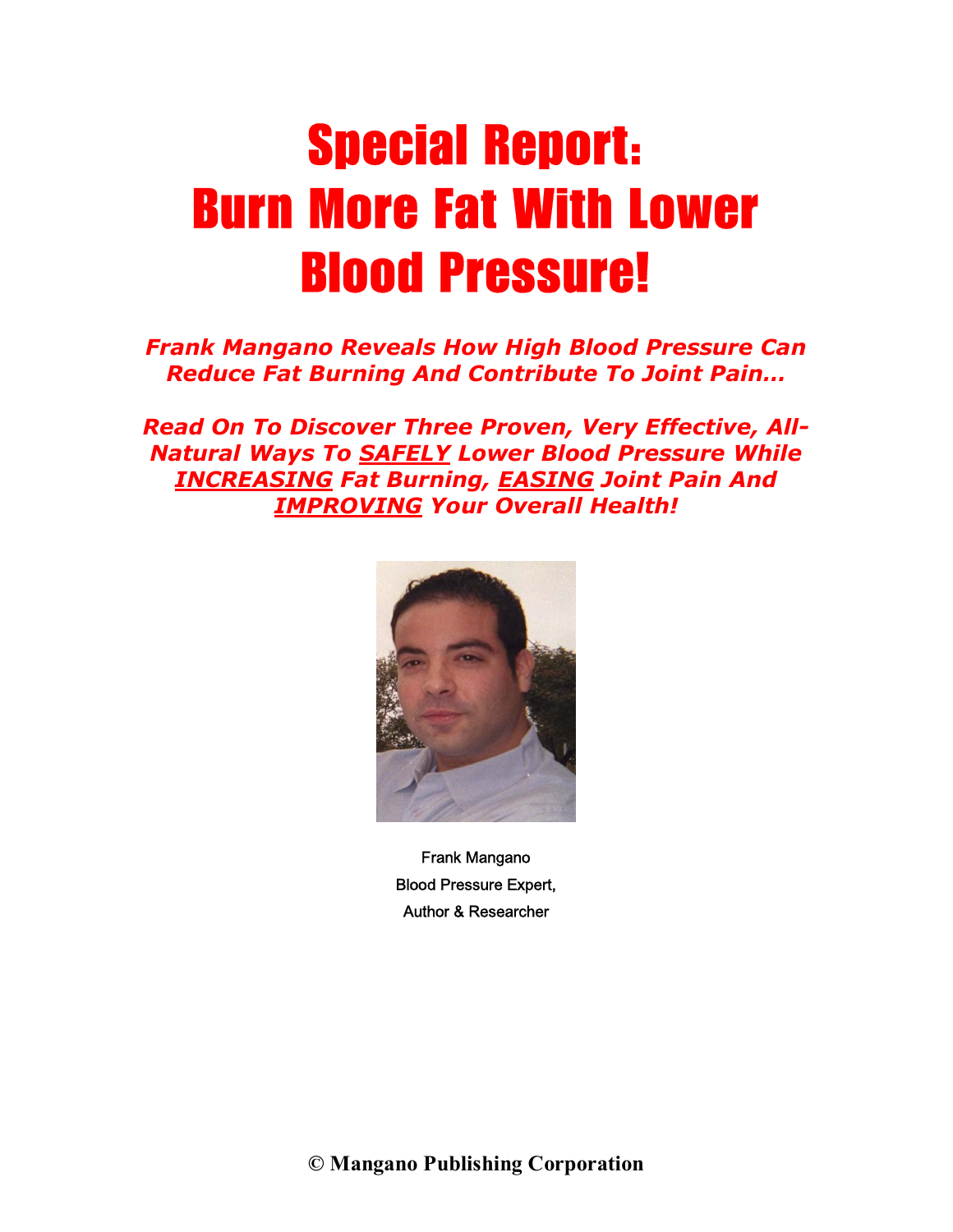## **Medical Disclaimer**

The information within this special report is intended as reference material only and not as medical or professional advice. Information contained herein is intended to give you the tools to make informed decisions about your lifestyle and health. It should not be used as a substitute for any treatment that has been prescribed or recommended by your doctor.

Frank Mangano is not a healthcare professional, and expressly disclaims any responsibility for any adverse effects occurring as a result of use of the suggestions or information herein. This special report is offered as current information available about high blood pressure (hypertension) and health management for your own education and enjoyment. If you suspect you have high blood pressure, it is imperative that you seek medical attention. And, as always, never begin a dietary or exercise program without first consulting with a qualified healthcare professional.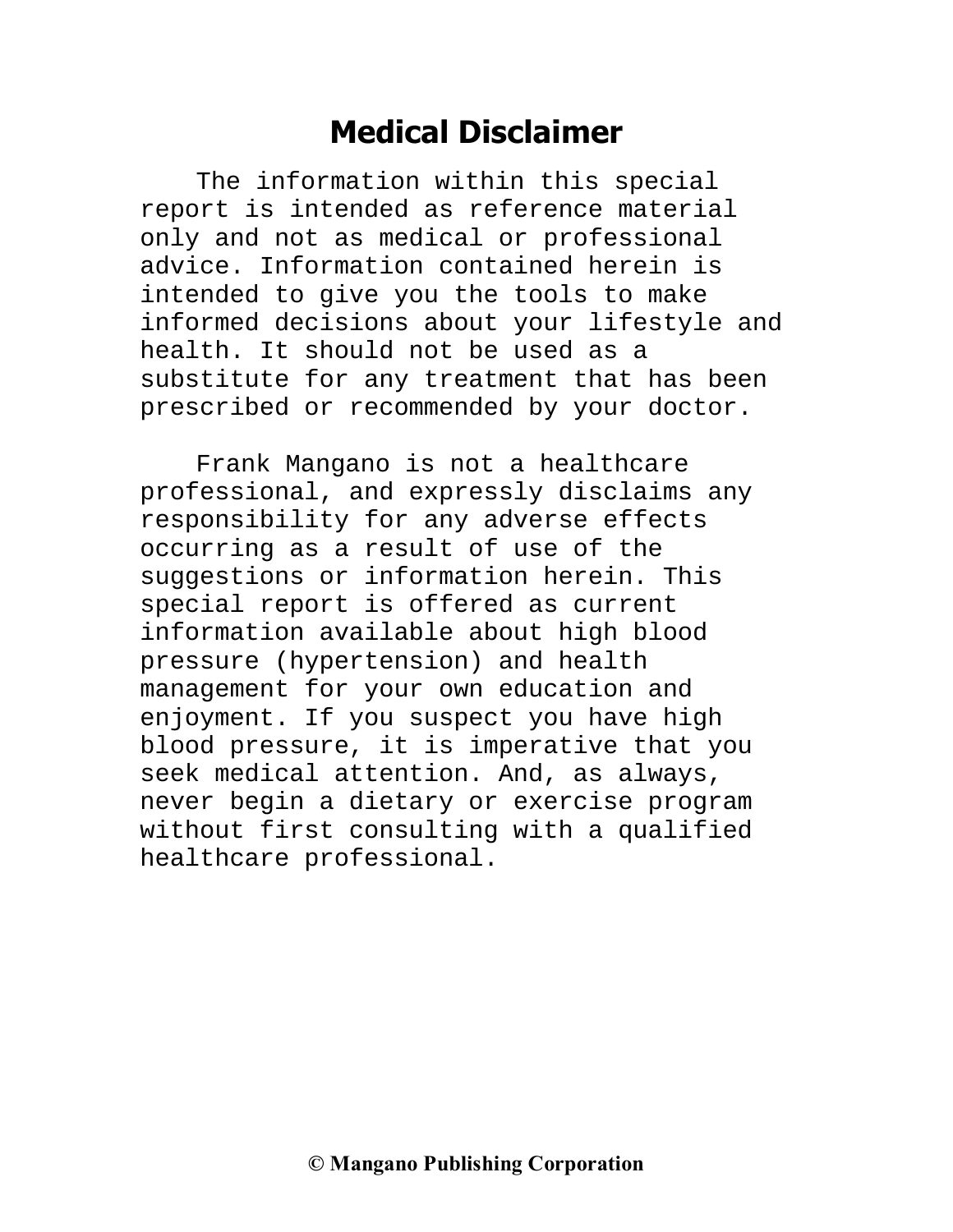You're not reading this special report by accident. You found this special report because you have a sincere interest in lowering your blood pressure and improving your overall health. That's good. I want you to pay very close attention to what you're about to learn in the next few minutes because chances are you've been kept in the dark about what you're about to learn.

In short, when you look at the overall picture of this study it simply means that **high blood pressure can lead to greater cravings for carbohydrates, which means less fat burning.** The biology would dictate, according to this study, that the body might crave more carbohydrates if blood pressure is high.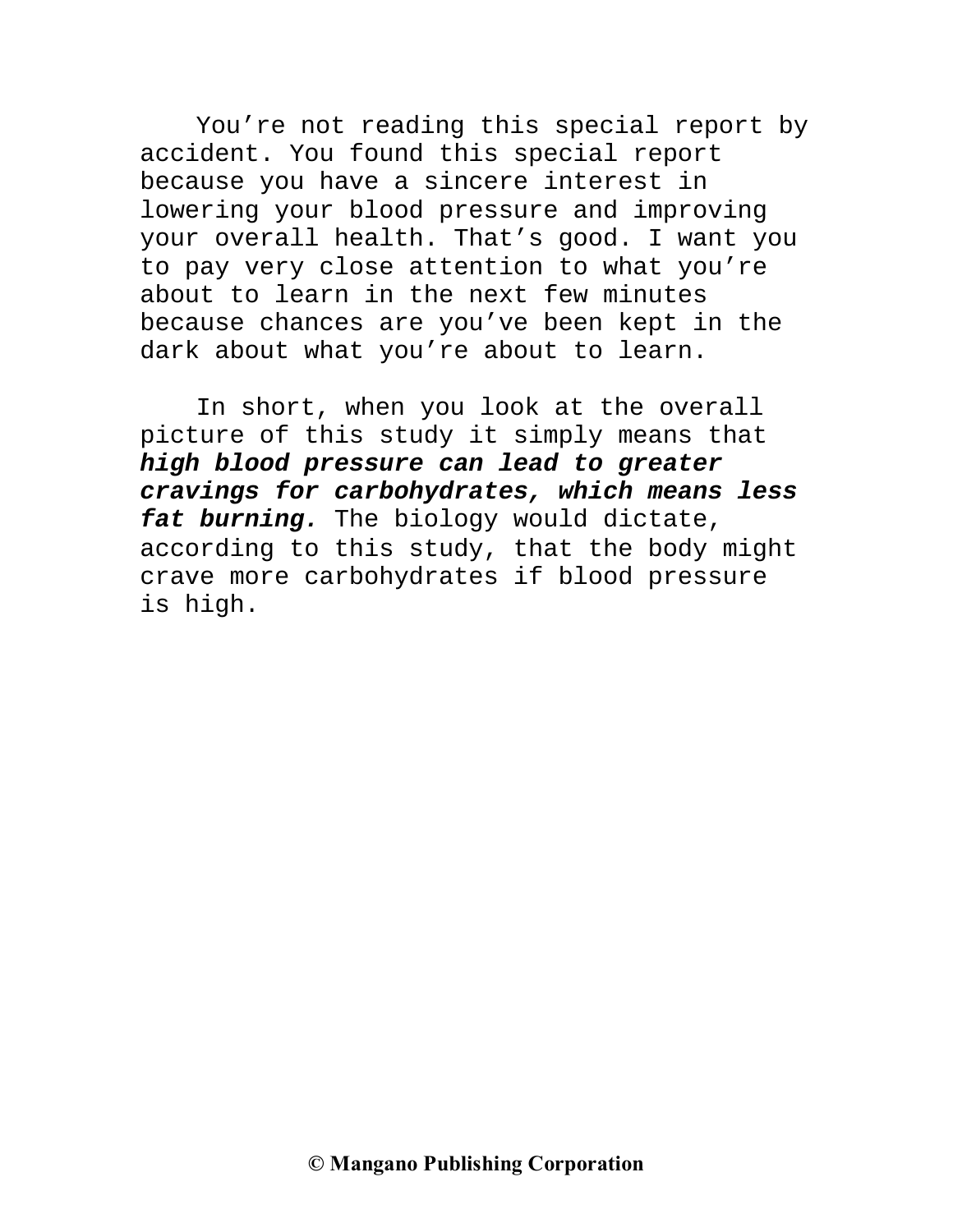### **High Blood Pressure Leads To Less Fat Burning, Study Concludes…**

I want to begin by talking about an eyeopening study that was conducted by researchers at the Washington University School of Medicine in St. Louis and can be found in the Journal of Nuclear Cardiology.

This research shows that the heart muscle in diabetic people relies heavily on fat to use as energy. Now fat is useful as fuel. However, burning it starts an extraordinary requirement for oxygen in diabetics and the heart becomes more susceptible to the reduced oxygen levels that are associated with coronary artery blockage.

The researchers have also concluded that the heart of an individual not affected with diabetes that has muscle thickening due to hypertension has an energy metabolism in the opposite direction and **doesn't use fat for energy.**

Lisa de las Fuentes, M.D., who led the research, states that a heart with hypertrophy (muscle thickening) will get a lower amount of energy due to the reduced fat metabolism and this in turn **leads them to rely on a larger carbohydrate intake.**

"Carbohydrates produce less energy per molecule than fatty acids," she says. "With hypertrophy, the heart has a higher energy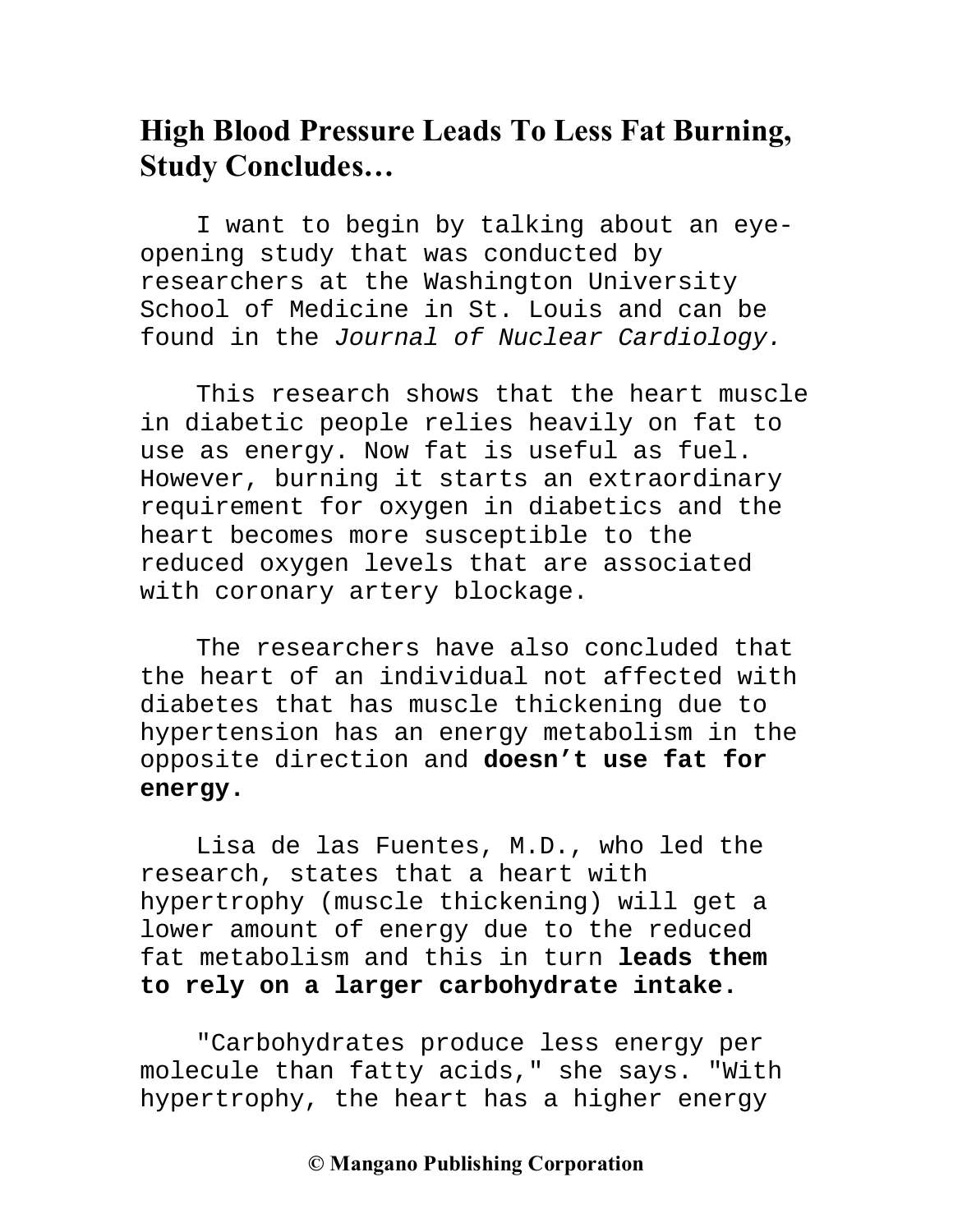demand because there's more muscle to feed. With less fat metabolism, a greater reliance on carbohydrates may represent a shift to a less-efficient fuel."

This was a human study on patients who had high blood pressure that resulted in muscle thickening of the left ventricle, which is the largest chamber of the heart that is responsible for pumping blood throughout the body. The study concluded that the higher the muscle mass of the heart with hypertrophy, the less ability to burn fat.

**The study helps to show that high blood pressure can actually deter you from burning fat and thus prevent you from losing weight.**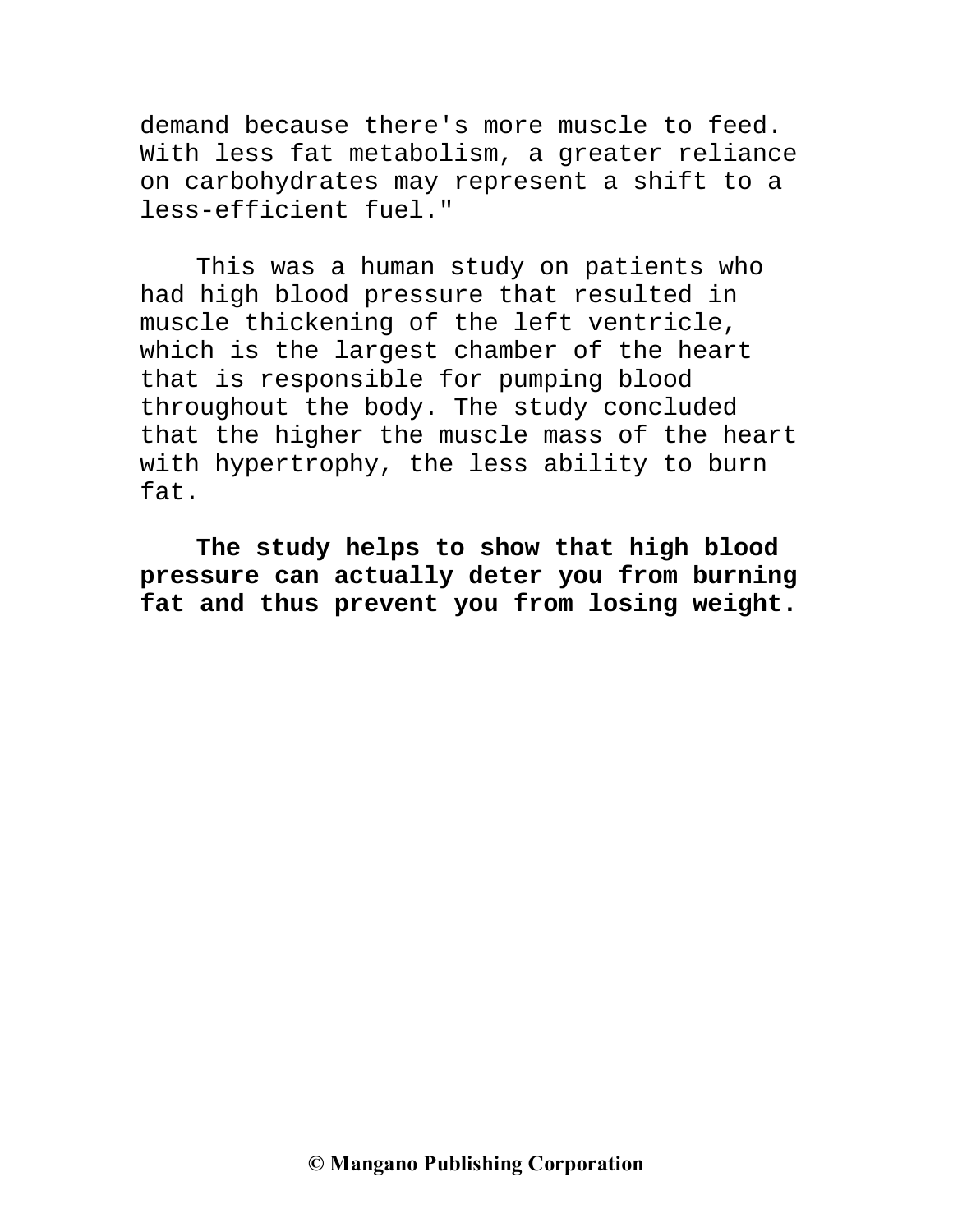### **Is High Blood Pressure Associated With Joint Pain?**

It just may be related, at least according to a recent study done at Brigham and Women's Hospital, a Harvard University research and teaching facility. The study, published in Circulation, a journal published by the American Heart Association, looked at the relationship between joint pain, specifically arthritis, and hypertension or high blood pressure. The results showed that there is a correlation between the two. People with arthritis have a lower life expectancy and often suffer from complications of heart disease and blood pressure.

The study found that high blood pressure is often found among those who suffer with arthritis. The risk for heart attack becomes greater the longer the patient has the increased joint pain. This may be due in part to the fact that the inflammation associated with joint pain may be caused by an accumulation of white blood cells, which can in turn restrict the arteries. High blood pressure can make matters worse in these cases.

While those with normal blood pressure levels may not put any additional stress on the joints, those with elevated blood pressure just might. High blood pressure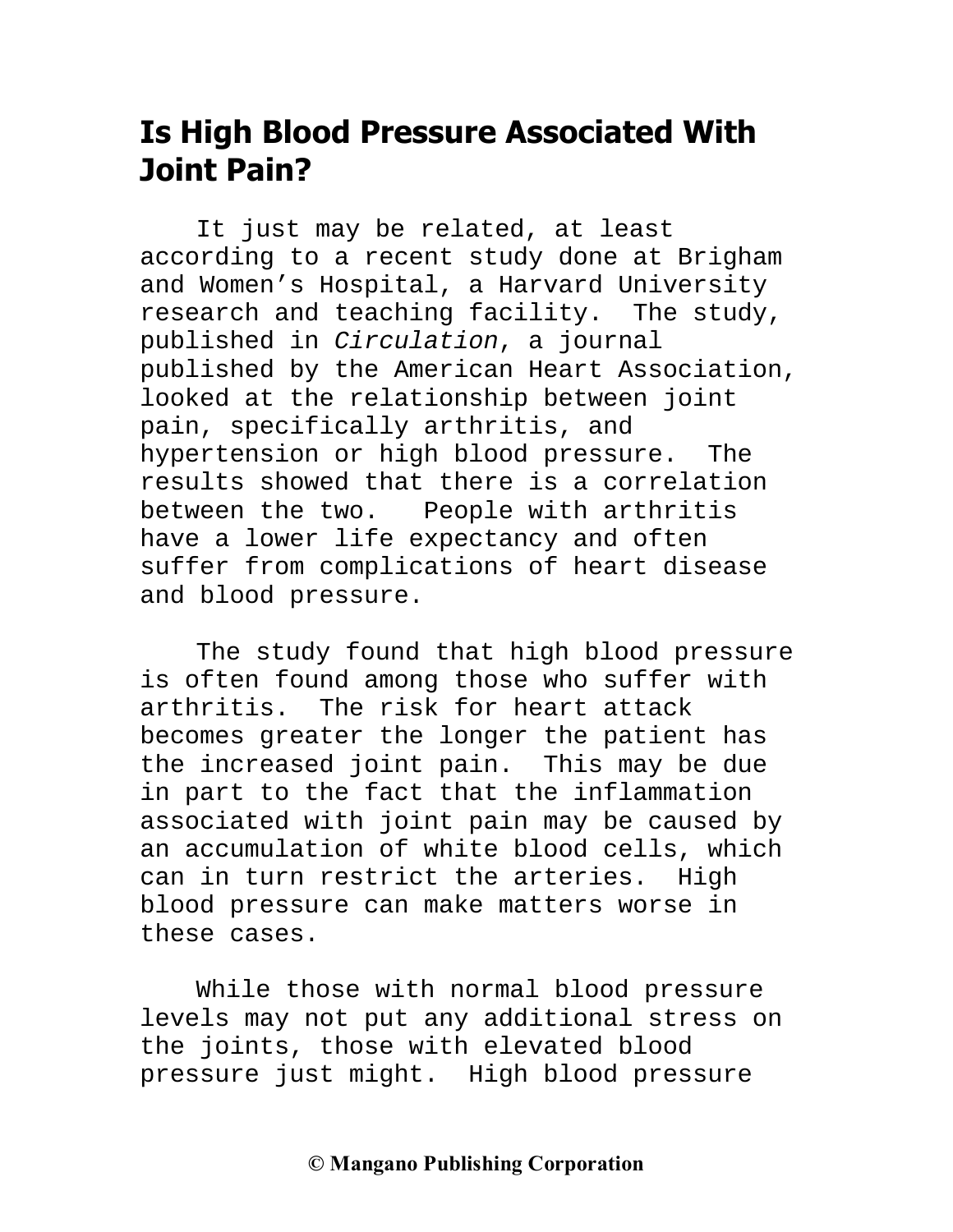can put undue stress on most parts of the body including organs such as the heart.

The study examined more than 114,000 women, however, according to Daniel Solomon, the assistant professor of medicine at Harvard Medical School, "There is no reason to believe that this relationship would not be seen in men as well".

Additionally, it is often the case that those with joint pain have restricted movements and reduced physical activity. This can hinder several things including low cholesterol, weight control, heart disease. It seems that these factors work together to create a situation that can create additional health problems. The study notes another study done in Canada, which found that people with rheumatoid arthritis died an average of 17 years sooner than the average life expectancy for the Canadian population.

Indeed it seems likely that high blood pressure can affect many parts of the body including the joints. Reducing high blood pressure can help to in turn reduce the risks associated with it including heart attacks. It may be possible to help the joints to reduce the inflammation when less pressure is constantly being put on them.

One should conclude from this study that when blood pressure is lowered there is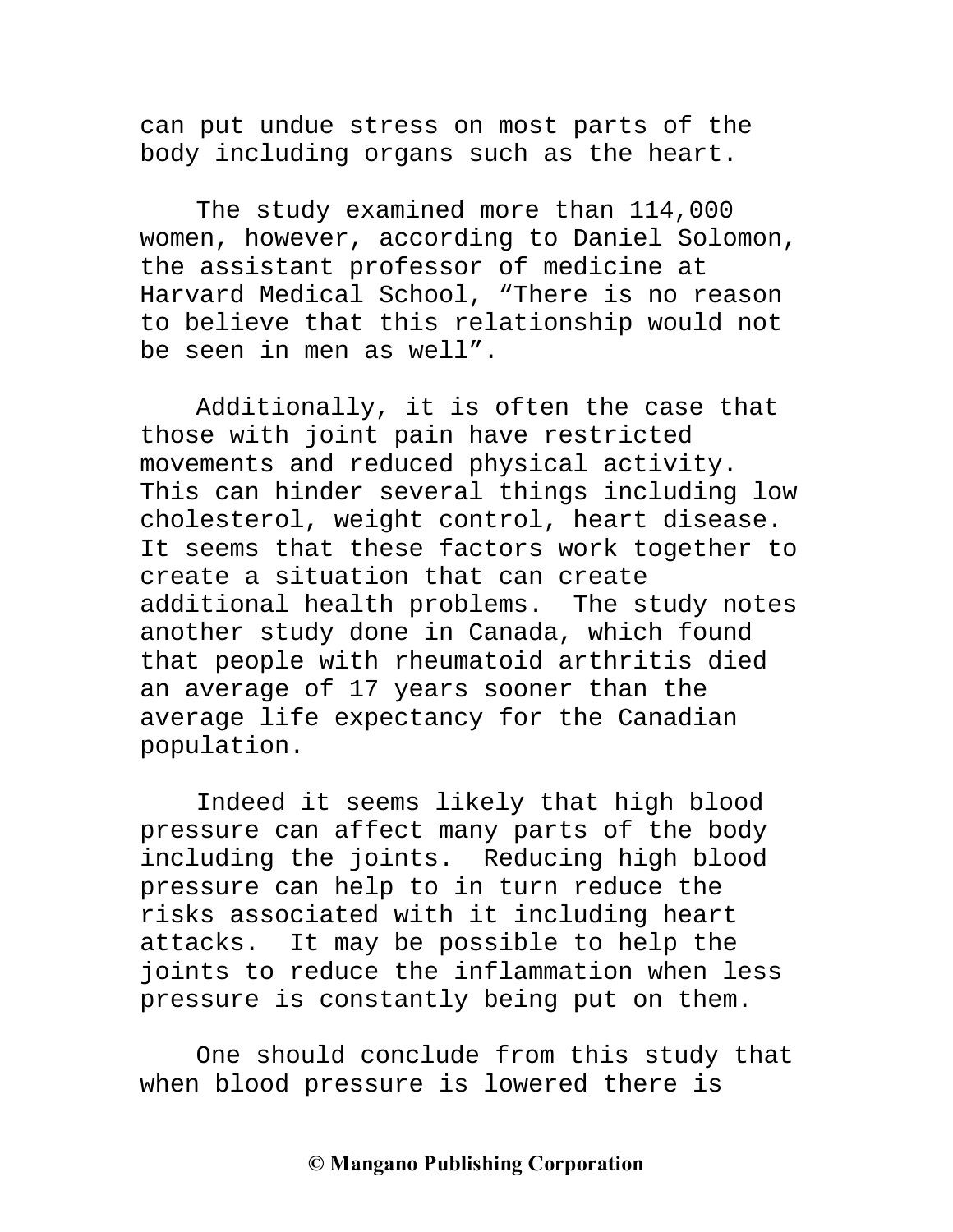indeed less joint pain. This may be due in part because the blood has a much easier time circulating through narrow passages such as in the joints. Lowering your blood pressure, it can be noted, can help to alleviate joint pain.

Of course, lowering the blood pressure has an important medical impact on many other parts of the body as well. Those who can lower their blood pressure have a significant reduction in the risk of heart attack and stroke.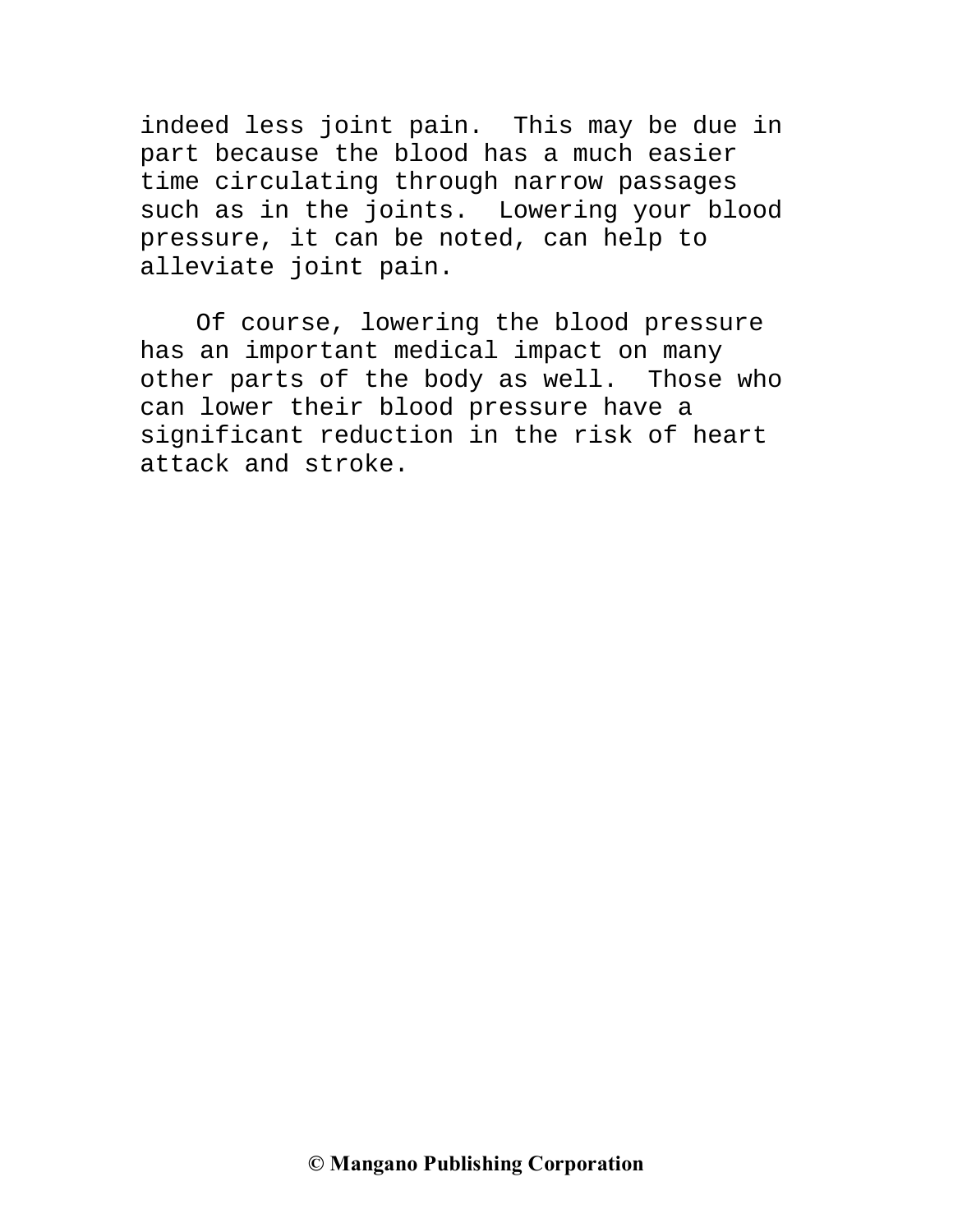### **Tips To Help With Fat Loss, High Blood Pressure and Joint Pain**

There are several things you can do right now that can be beneficial.

#### **Essential Fatty Acids**

Essential fatty acids are specific fatty acids that are necessary in the body to help keep good health. There are three main types of essential fatty acids (EFAs). These are commonly known as Omega-3 (Linolenic acid), Omega-6 (Linoleic acid) and Omega-9 (Oleic acid). They are also known as healthy fats or good fats. The body needs essential fatty acids to help it break down and attack bad fats and to even repair some of the damage done in the body by bad fats. Research has shown that essential fatty acids can help with fat loss, can help to lower blood pressure and help to decrease joint pain.

Essential fatty acids cannot be synthesized by the body but instead must be obtained through diet. Essential fatty acids can be found in some foods, specifically many types of fish. They are also found in flaxseed oil, grapeseed oil and canola oil. However, the easiest and most reliable way to get essential fatty acids is through a dietary supplement.

A study done by Northwestern University in Chicago revealed that a diet rich in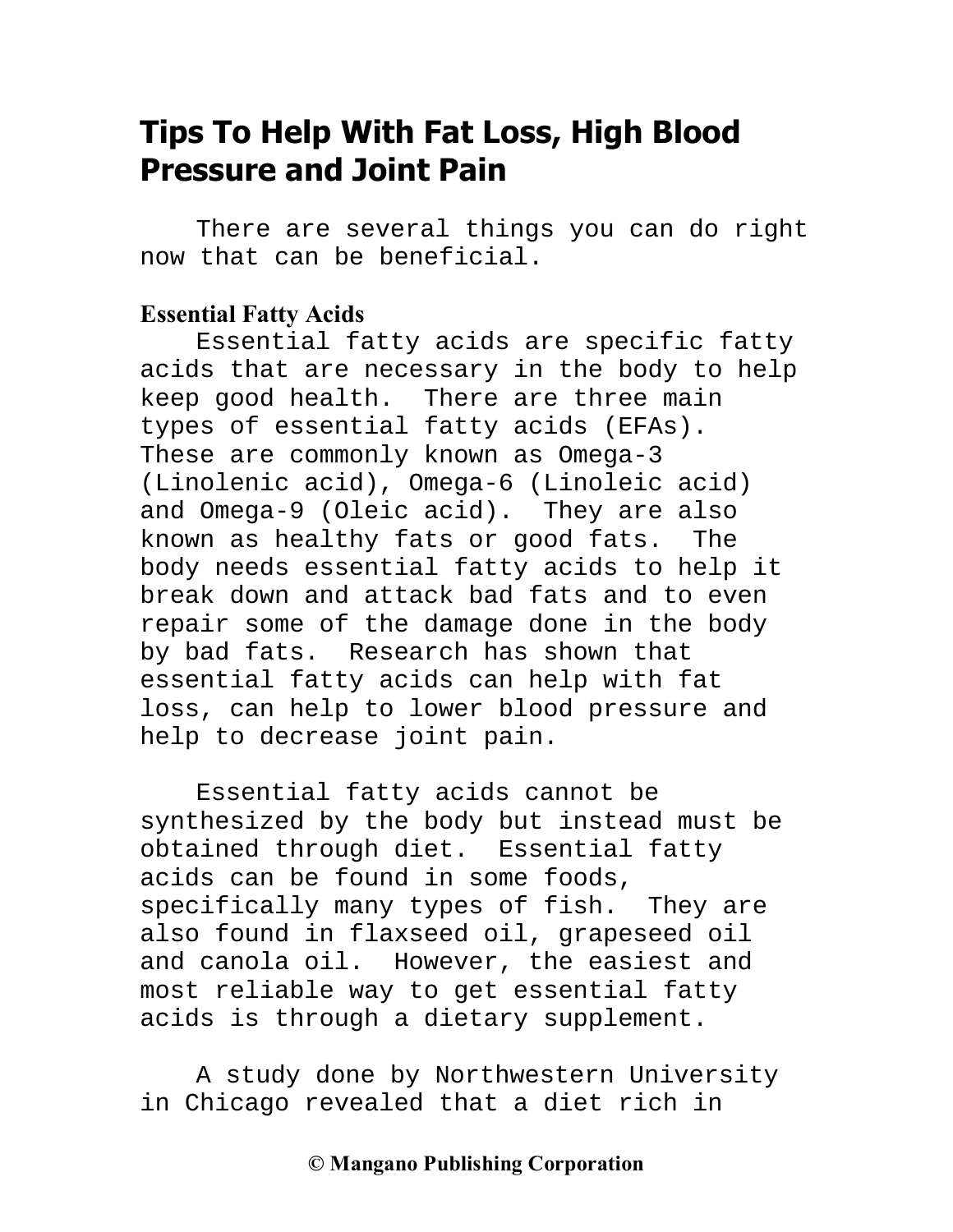Omega-3 fatty acids can help lower blood pressure. The study involved 4,680 men and women living in the United States, Britain, China and Japan.

Omega-3 fatty acids are beneficial for reducing joint pain and inflammation according to Dr. Jacob Teitelbaum in his book Pain Free 1-2-3. He states that over the last several hundred years the typical diet has had less and less intake of essential fatty acids. This can be corrected through diet as well as through supplements.

### **Exercise**

Exercise plays an important role in helping to achieve weight loss, control high blood pressure, and alleviate joint pain. Exercise burns many more calories than the body burns in a resting state. In order to produce weight loss the body needs to exercise to use up excess calories. Exercising also helps the body to establish a higher metabolism rate making it easier to burn calories.

Exercise can also help to control and lower high blood pressure. Research has shown that even minimal daily exercise can help to control high blood pressure without medication. The body requires some exercise to keep it functioning at its best.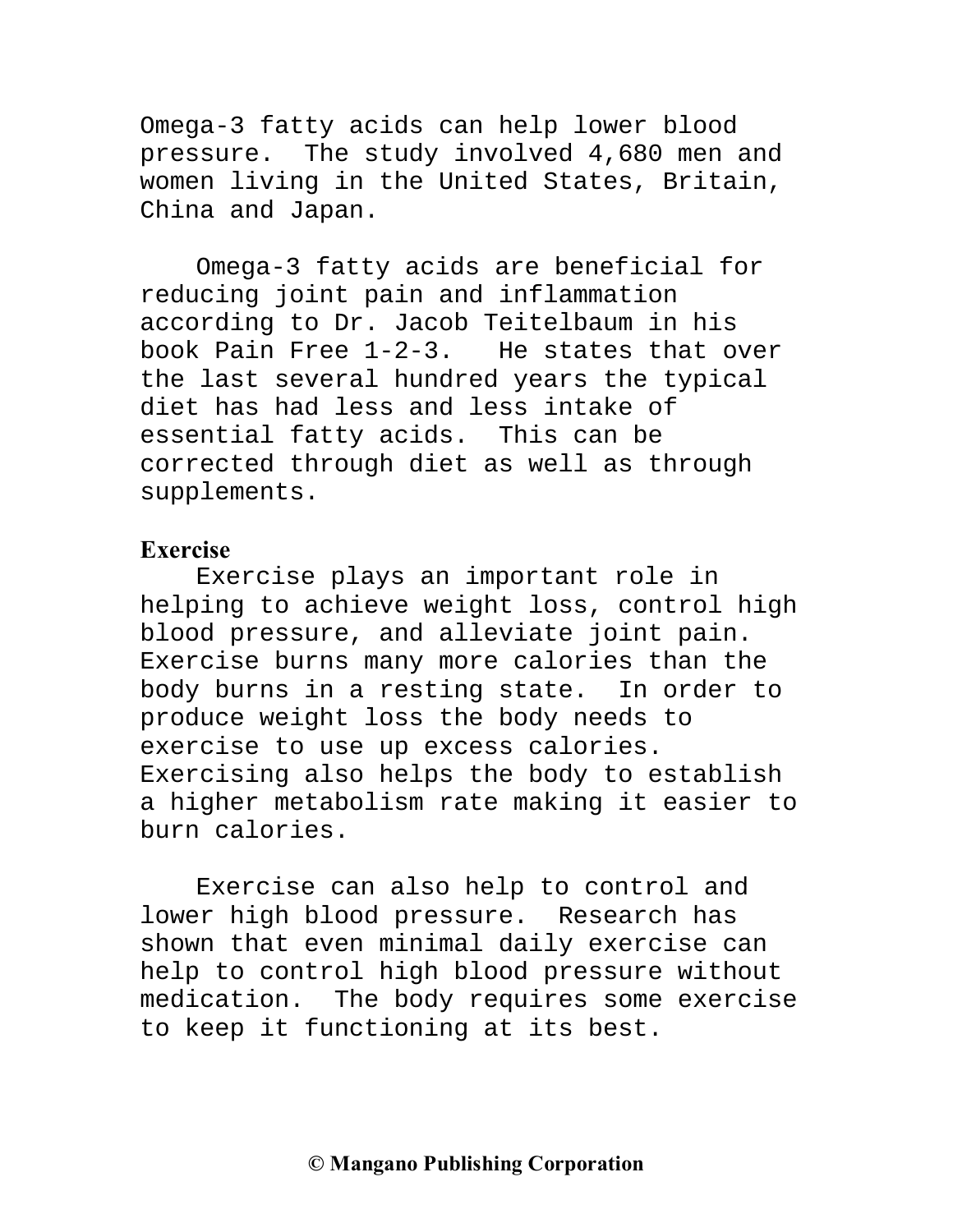A study published in the Journal of Epidemoiology and Community Health found that thirty minutes of moderate exercise, three times a week, helped to lower blood pressure of the participants considerably. The participants were all inactive when they started the study but were introduced to an exercise regime for 12 weeks. This finding shows that even minimal amounts of regular exercise play a keen role in lowering blood pressure.

Exercise is also an important factor in reducing joint pain. Keeping joints moving helps to keep them limber. People who limited their use of certain joints due to pain actually caused the joints to tighten and harden even further, making further movement even more painful. The solution is to use exercise specific to the type of joint pain you have. Keep the exercises easy and don't overdo the amount of exercise. The idea is to keep the joints moving which in turn reduces the amount of pain you will have.

A recent study published in the journal Arthritis Research Therapy found that exercise can help reduce and in some cases even prevent the joint pain often associated with arthritis. The study targeted those with arthritis and added just small amounts of exercise each week. Those who exercised about an hour and fifteen minutes each week reduced the chances of developing pain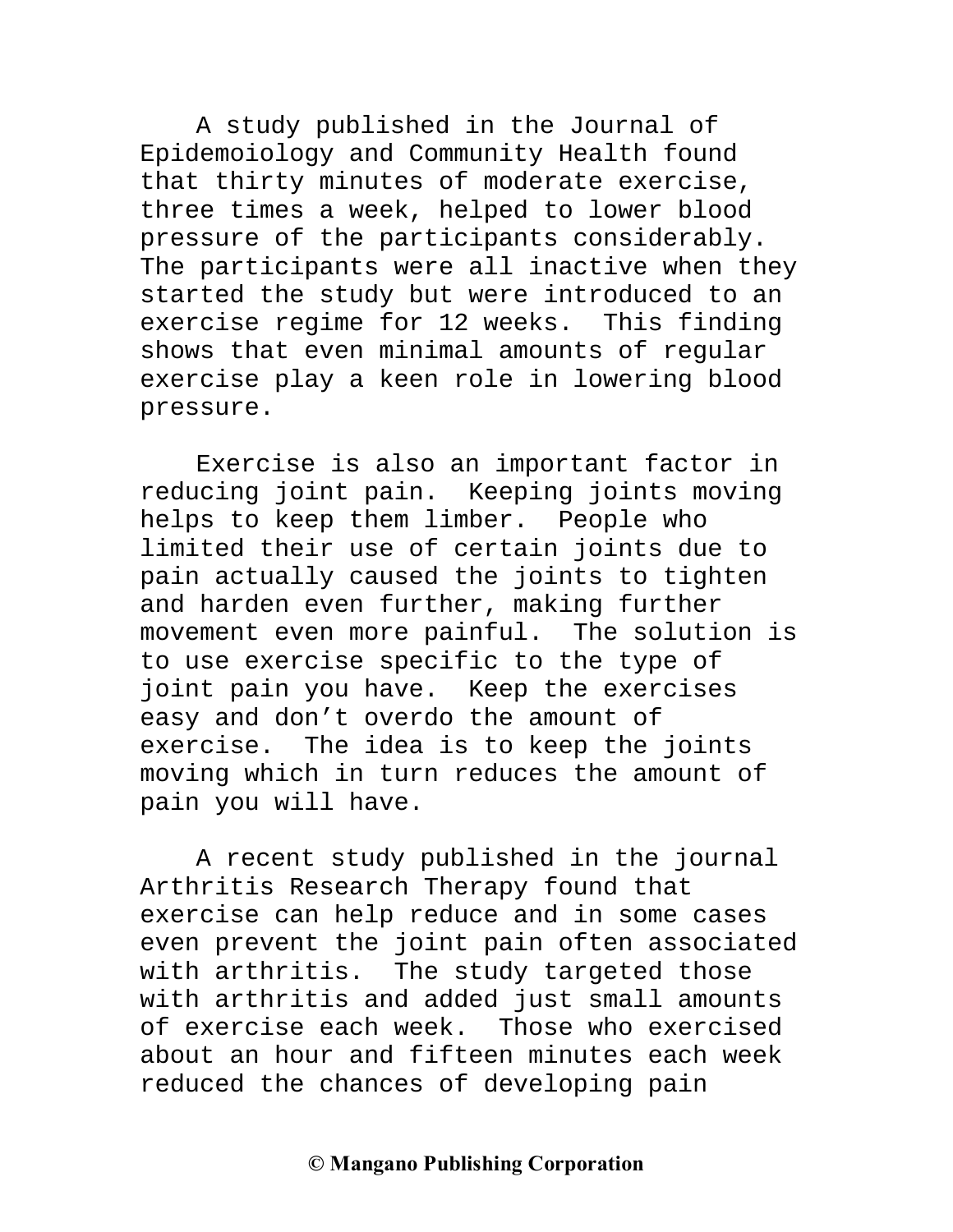symptoms by 28%. The same study found that more exercise per week, 2 ½ hours per week, reduced the pain symptoms by as much as 46%.

#### **Reishi Mushroom**

The Reishi mushroom is an ancient Eastern medicine that has been used for hundreds of years. The healing and medicinal properties of the reishi mushroom are almost endless. It offers help for those with high blood pressure, with weight loss and with joint pain. The best part is that the treatment is natural with few if any side effects.

Experts have found that the reishi mushroom offers protection against heart disease and particularly can lower blood pressure. The reishi lowers triglyceride levels, removes excess cholesterol from the blood and lowers overall blood pressure. A study reported by Burton Goldberg in "The Definitive Guide To Heart Disease" found that patients who had hypertension that was unresponsive to traditional medications were able to lower their blood pressure significantly by taking reishi extract three times a day for just four weeks.

Taking reishi can help you to lose weight. The reishi has diuretic properties that help the body to eliminate water more easily and prevent excess water from being stored. While helping to eliminate water it also acts to provide energy and to maintain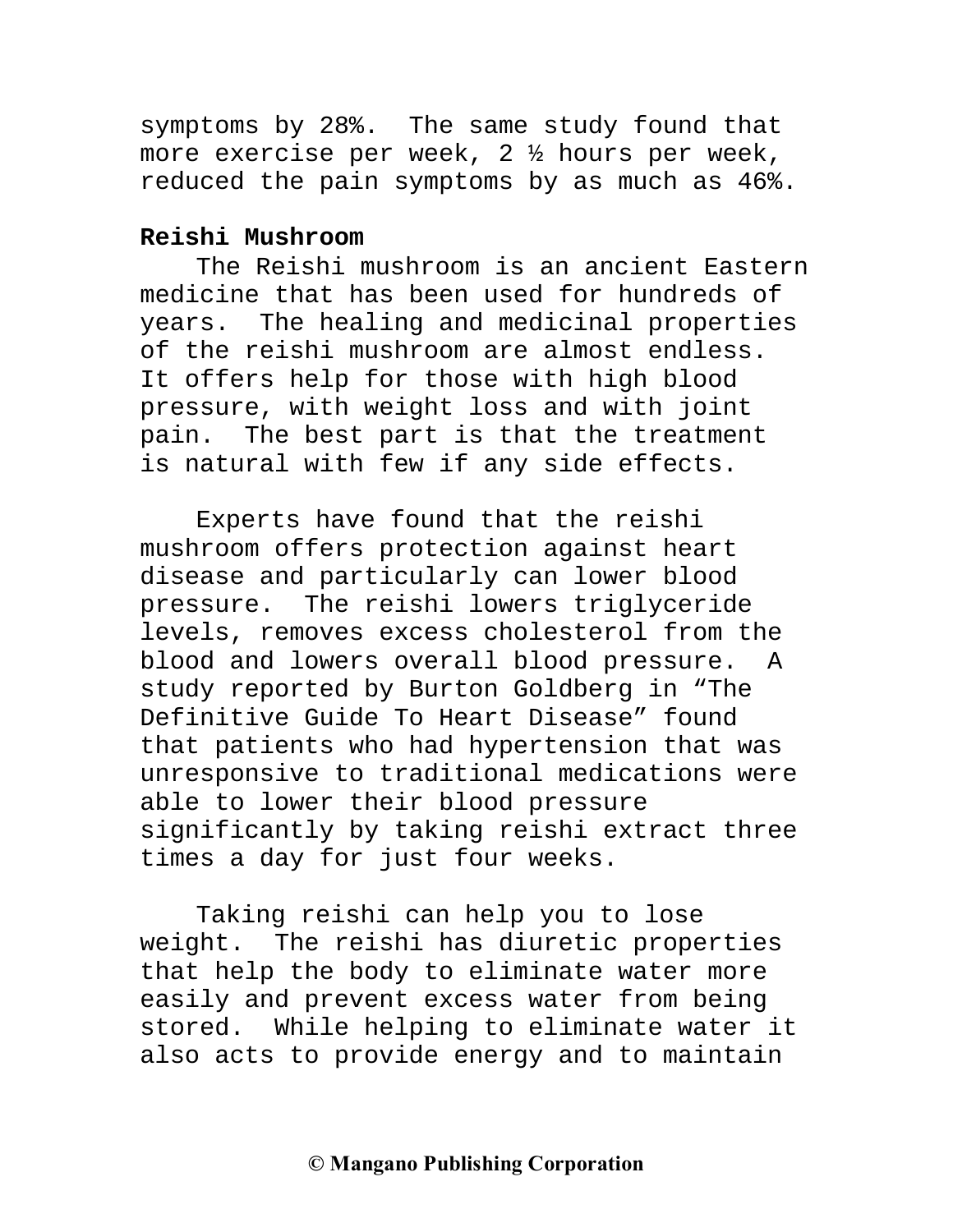balance and focus, which helps while on a diet.

The Reishi mushroom is a powerful pain reliever for the effects of joint pain and arthritis. Research done by Dr. William B. Stavinhoa of the University of Texas Health Science Center has shown that the pain relieving effects of reishi were as strong as five milligrams of hydrocortisone but with fewer if any side effects.

The Reishi mushroom is strictly used for medicinal purposes rather than for consumption. The mushroom itself is rather hard and woody and has a bitter taste. It is comprised of about 90% fiber that is indigestible. It is therefore most often found in capsule, tablet or extract form. Taking vitamin C with reishi may also boost its medicinal powers.